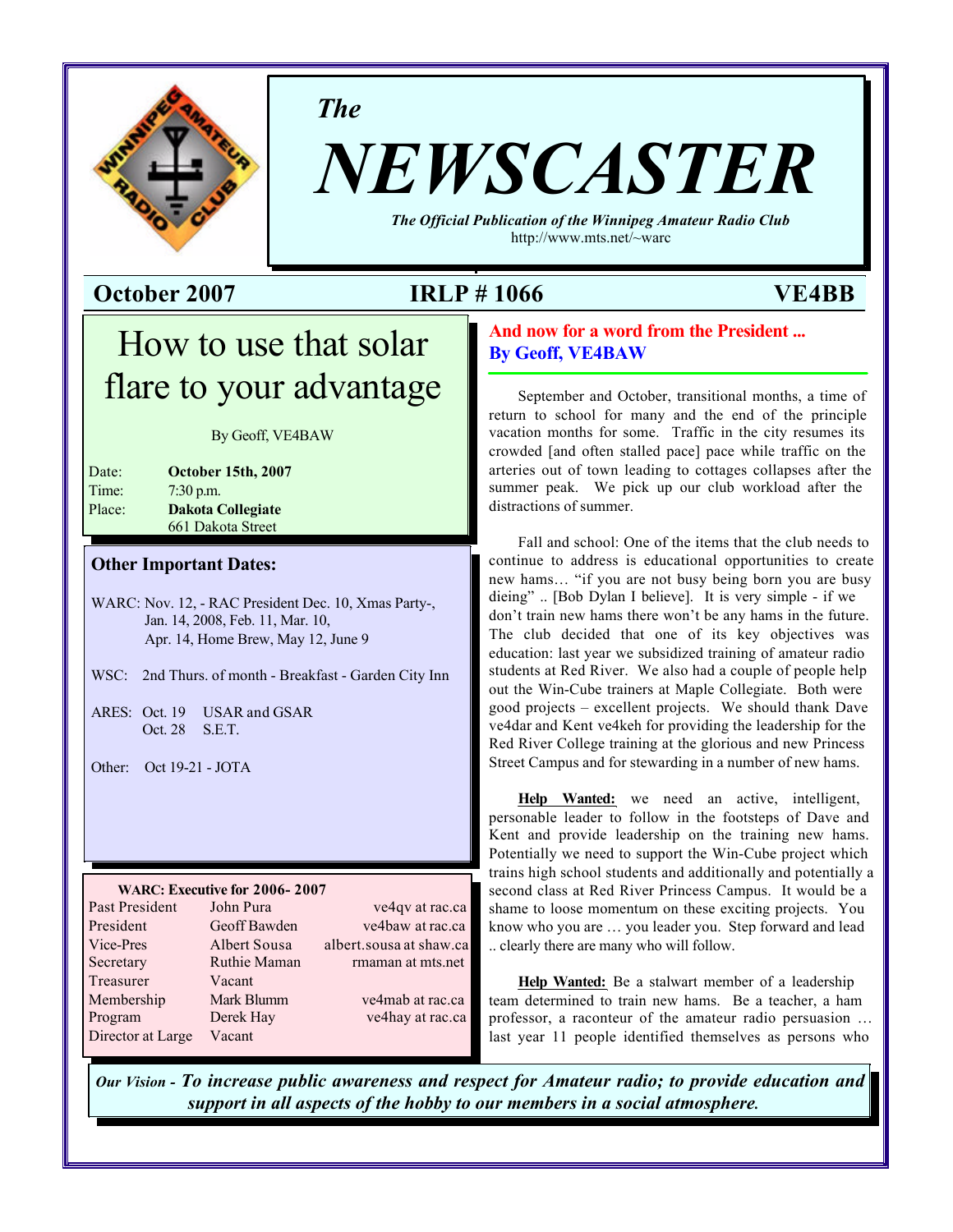| Freq        | <b>Prov/State</b> | <b>Net</b>                      | <b>UTC</b>         |
|-------------|-------------------|---------------------------------|--------------------|
| 3.860       | <b>MN</b>         | Minnesota<br>Net                | 23:00              |
| 3.747       | MB                | Evening<br>Phone Net            | 00:00              |
| 3.937       | ND                | North<br>Dakota Net             | 00:30              |
| 3.744       | SK                | <b>SK Public</b><br>Service Net | 01:00              |
| 3.750       | <b>NWON</b>       | <b>NW</b><br>Ontario Net        | 01:15              |
| 3.740       | AB                | <b>AB</b> Public<br>Service Net | 01:30              |
| 3.660       | MB, SK,<br>AB     | Prairie<br>Traffic Net          | 01:30              |
| 3.743       | <b>MB</b>         | Mb<br>Morning<br>WX Net         | 14:30              |
| $145.450 -$ | <b>WW</b>         | <b>MB IRLP</b><br>Net           | 02:00<br>Wednesday |
| $147.390 +$ | <b>MB</b>         | Seniors<br>Morning<br>Net       | 09:00 Local        |
| $147.390 +$ | <b>MB</b>         | <b>MRS</b> Net<br>Thursday      | $21:00$ Local      |
| $147.390 +$ | <b>MB</b>         | <b>MRS</b> Net<br>Sunday        | $21:00$ Local      |
|             |                   |                                 |                    |
|             |                   |                                 |                    |
|             |                   |                                 |                    |

Amateur Radio Service Centre - Industry Canada P.O. Box 9654, Postal Station T Ottawa, Ontario, K1G 6K9 Telephone: (613) 780-3333 Toll free: (888) 780-3333 Fax: (613) 998-5919 E-mail: spectrum.amateur@ic.gc.ca http://strategis.ic.gc.ca/epic/internet/insmt-gst.nsf/en/h \_sf01709e.html

**IRLP Node** 1066 145.450 MHz -600 KHz (VE4WRS) Comments or if you just want to reach us : **Winnipeg Amateur Radio Club C/O VE4WSC 598 St. Mary's Road Winnipeg, MB R2M 3L5**

22 22 23 23 23

would give of themselves and stepped forward to help turn young minds into hams. Let us see if we can expand that number!

**Who to contact:** E-mail me at ve4baw@rac.ca or phone me at 257-1414 if you want to be part of the force which will help make the future.



The smells and sights of Fall are in the air! Soon it will be time to enjoy Thanksgiving turkey with family and friends. That can only mean one thing! The WARC Fall Flea Market cannot be too far away!

#### **Heritage Victoria Community Club, 950 Sturgeon Road, October 21st, 2007**

There will be a major change in the times of the Flea Market. Doors will open at

**9:30 am** to enjoy the delights of Ruth's Kitchen (coffee, muffins, bunwiches), and eyeball QSO's . Vendor setup will be **10:30 am** til 11:00 am. Buying will commence at **11:00 am** until **1:30 pm.** Draws will take place, beginning at **12:30.**

Admission is unchanged at \$3.00 per person. Tables for WARC members are \$5.00 each, and \$10.00 each for non members and commercial vendors. Contact **Mariska VE4MMG 256-3143 or ve4mmg@rac.ca until** October 1, or Ruth VE4XYL ve4se@mts.net **837-6915 after October 1**

Be sure to attend the WARC Fall Flea Market. This will be the last chance until August 2008 to buy those special items you never realized you had to have, until you saw them. There will be only one Flea Market in 2008, at the WARC/RAC hamfest in August.

Dick Maguire VE4HK Flea Market Coordinator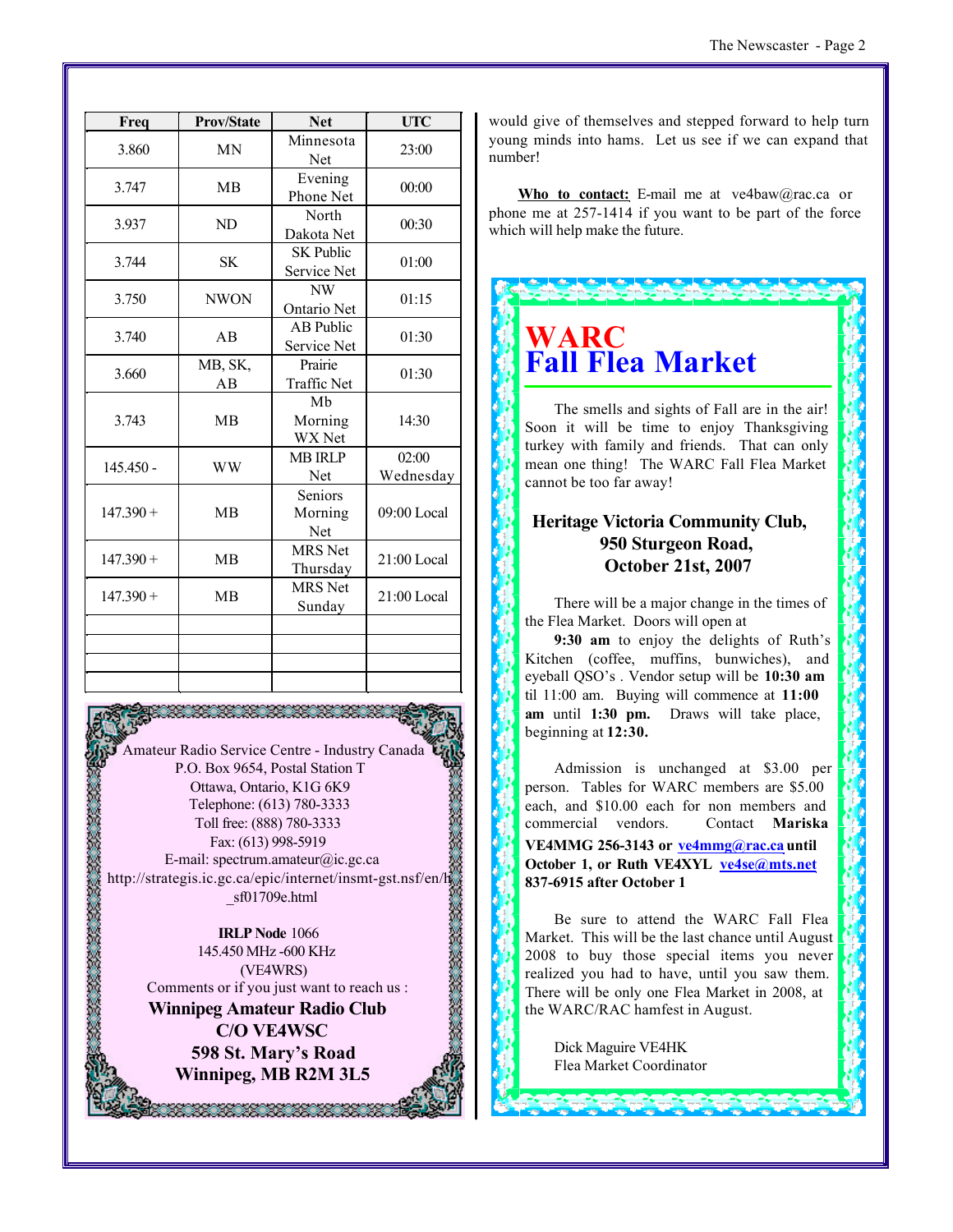#### **Program Chair By Derek, VE4HAY**



This month's meeting will be VE4BAW who will do a presentation on using Solar power for not only

radio but everything else. Yes you can run summer home on just solar power. Geoff will explain who to capture the energy, convert it, store and then convert it again for use in powering the home (and radio equipment). This promises to be an electrifying presentation (sorry but I just had to say it....

Next month It appears that we may have the opportunity to have RAC's president Earle Smith as our guest speaker. I am still working on the details for this.

I am still looking for anyone who will make a presentation at our meetings. How about you ?

#### **WPGARES By Jeff, VE4MBQ -Emergency Coordinator**

City of Winnipeg Emergency Preparedness Coordinator Randy Hull spoke at our AUG General Meeting regarding Exercise West Wind and some reorganization of his program. Randy continues to be a great supporter of WPGARES. Now that he once again has administrative support I have "City Letters" for sixteen "new" ARES members – please see me at the OCT meeting.

Thanks to Derek Hay VE4HAY for speaking about RAC and the 2008 RAC Hamfest at the WPGARES September General Meeting.

The Summer Severe Weather Season kept sixteen ARES members who serve as CANWARN Net Controllers for Prairie & Arctic Storm Prediction Centre (PASPC) in Winnipeg very busy. We're on-call for 17 weeks from just before Victoria Day to just after Labour Day. WWO Net Controllers were VE4s:

RLF, ALW, VID, SE, GWN, HAZ, RST, JNF, MAQ, AJO, VG, VZ, DWG, MMG, HAZ, MBQ. I have not had the opportunity to do a detailed log-book review yet so a summary of Severe Weather Nets that were run in 2007 is still on the "To Do" list.

Ten Amateur volunteers from three ARES units (Pinawa, North Eastman & Winnipeg) supported the Health Sciences Centre Research Foundation "Reach the Beach" event SUN 15 JUL. The event is 90 km of bike riding along dirt and gravel roads and double-track, thru sandy, muddy, and boggy terrain (depending on the weather) and along grassy sections and paved secondary roads. Amateurs were at static locations. 2m Yagi Antennas were most helpful from 3 check-points! Thanks to VE4s: EDE, LN, MAB, VG, WTF, GMS, LIT, BOY, SBS & MBQ. Thanks also to the Manitoba Repeater Society and Eastman Amateur Radio Club for use of VE4MIL, VE4GIM & VE4SLK.

Nine ARES members and affiliates provided volunteer Amateur communications SAT 8 SEP at Bronx Park Community Club for the SuperWalk for Parkinson's. Thanks to VE4s: GWN, MMG, BN, STS, OAK, SE, HK and VA4s IAM, NOA. Thanks to Dick VE4HK for coordinating our response.

Twelve ARES members provided volunteer Amateur communications SUN 14 SEP for the Terry Fox Run. Activities were consolidated at Assiniboine Park this year, in the past we have operated at four sites. Thanks to VE4s: OAK, AFL, GWN, YYL, BN, KAZ, EWN, DAR, CRS, DWG, RLF and VA4IAM. Thanks to Roger VE4RLF for coordinating our response.

Two ARES members, VE4s DWG & ALW operated VE4WWO in PASPC FRI 21 SEP during an Environment Canada Open House.

Our next General Meeting is TUE 16 OCT 1900h Sir Wm Stephenson Library 765 Keewatin St. Winnipeg Police Service Det Sgt Randy Antonio is scheduled to speak on USAR and GSAR.

So far only three WPGARES members have volunteered to get involved with the Manitoba ARES Simulated Emergency Test SUN 28 OCT – we could easily utilize at least 12 operators 1430-1630h for that exercise.

As in previous years we have the opportunity to send WPGARES members to the two and half day Winnipeg Emergency Management or WEM Course. So far our seats in the four upcoming sessions are wide open: NOV, JAN, MAR, MAY. Please let me know if you are interested in attending. To date 14 members have attended WEM, 9 have attended MEM and 7 attended the forerunner of MEM & WEM: POPs or Plans & Operations (Peace). A WPGARES AEC will be attending an EOC Course that is being offered in OCT.

**Amateur Radio** *~ A Community Resource*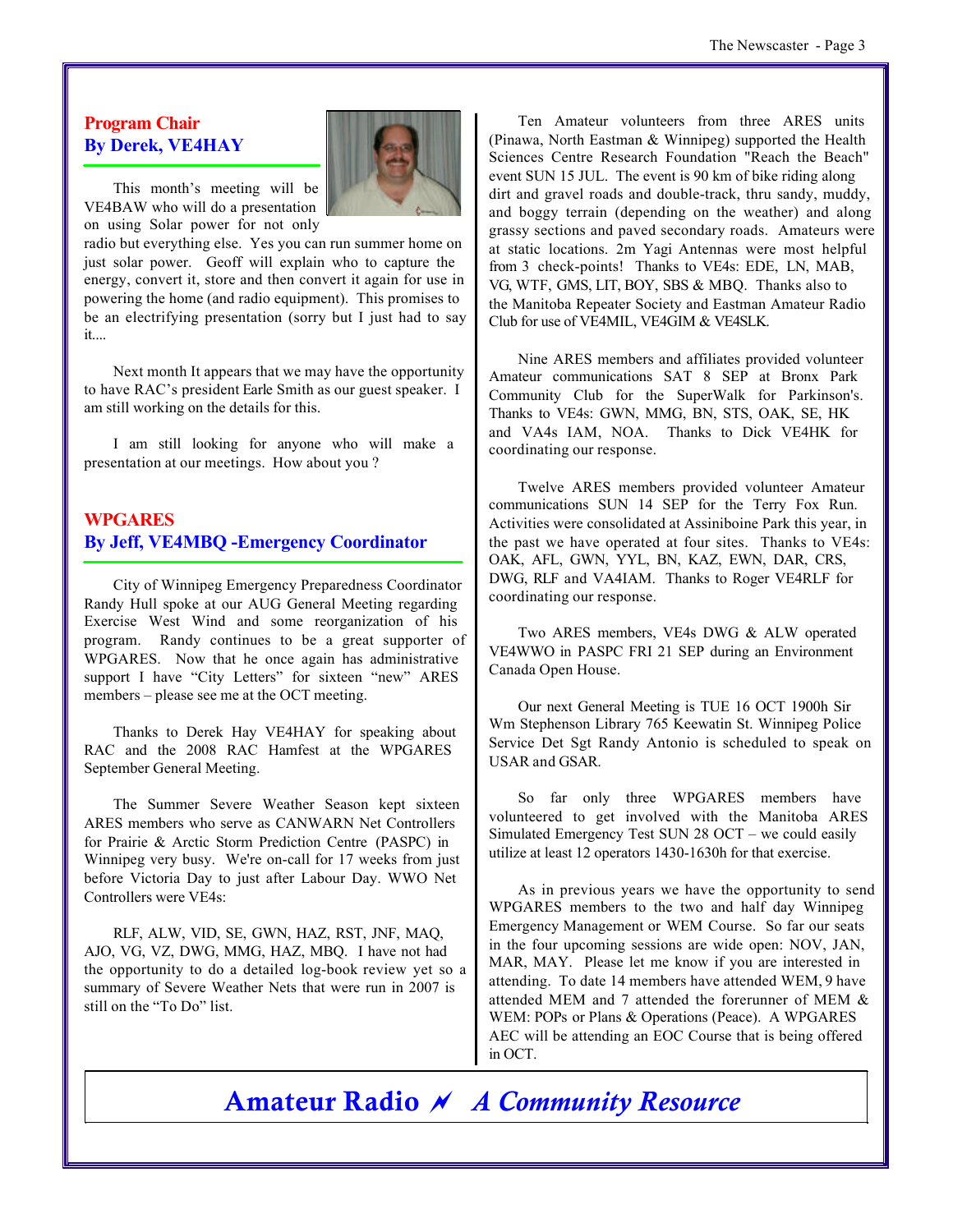#### **Minutes for September 10th, 2007 Submitted by Ruthie, VE4CRS**

Geoff VE4BAW welcomed all to the new season of 2007/2008 and to the new venue.

Brief explanation why needed to move followed. Geoff thanked Derek VE4HAY for his hard work over the summer in finding the new venue. Applause. Geoff also introduced the new executive.

Intros followed. 42 members attended.

Motion to accept June 07 minutes as printed in Newscaster by Stefan VE4NSA, seconded by Derek VE4HAY. Carried.

#### *Elections*

The executive positions will remain as is with the addition of Albert VA4AS as Vice President. Welcome Albert!! Albert will also be standing in for Pat VE4PLG as treasurer. Pat is standing down for the time being. Mark VE4MAB is taking membership.

#### *Goals*

One of the goals this year is to involve as many members as possible. All call to volunteer: - presenters, program input, Ham Fest volunteers and Committee Chair, Education Chair, clubhouse committee, grant writer (to name a few).

#### *Correspondence*

 \* Letter from Ed VE4EIH re sponsor for Canadian Military in Afghanistan, special events.

 \* From Jeff – re Wincube project which trained a number of high school students last year. Want to repeat project and need instructors. Please think about volunteering. Classes will start end of Sept./ beginning of Oct. Material is ready. Once a month instruction. Thinking of putting in High School curriculum.

*DX*

*U* Very poor!!



#### *RAC*

- *U* RAC GM discussed foundation licensing. Nothing heard yet.
- *U* 2008 Ham Fast will be in Winnipeg, in August. Also hosting RAC Annual GM. Committee has already started planning but need Program Chair: - preliminary work has been done, need to put together 5 program tracks, website. Need to line up presenters. Key note speaker has been lined up.

#### *Marathon*

- *U* No closing meeting
- *U* Will produce roster in Jan. for publication in Newscaster.
- *U* Some issues need to be identified

#### *Treasurer*

- *U* Audit signed off.
- *U* Full report next month.

#### *Education*

- *U* We need a volunteer to chair Education Committee.
- *U* 6 students were certified through Red River College ham radio course.
- *U* Call for instructors for High School students (see above)

#### *Programs*

We urgently need members' input or volunteers to do presentations.

#### *Flea Market*

- ◆ Dick VE4HK is coordinator.
- *U* Issue with venue, Heritage Victoria Community Centre. They cannot accommodate us for set up at 0800 hrs.
- *U* Suggestion to begin with Ruth's kitchen and meet and greet at 0930 hrs, set-up including vendors from 1000-1100 hrs, open for buyers between 1100-1300 hours.
- *U* Mariska VE4MMG is booking tables.
- *U* As writing these minutes, venue has been booked for the above and the Flea Market is on!

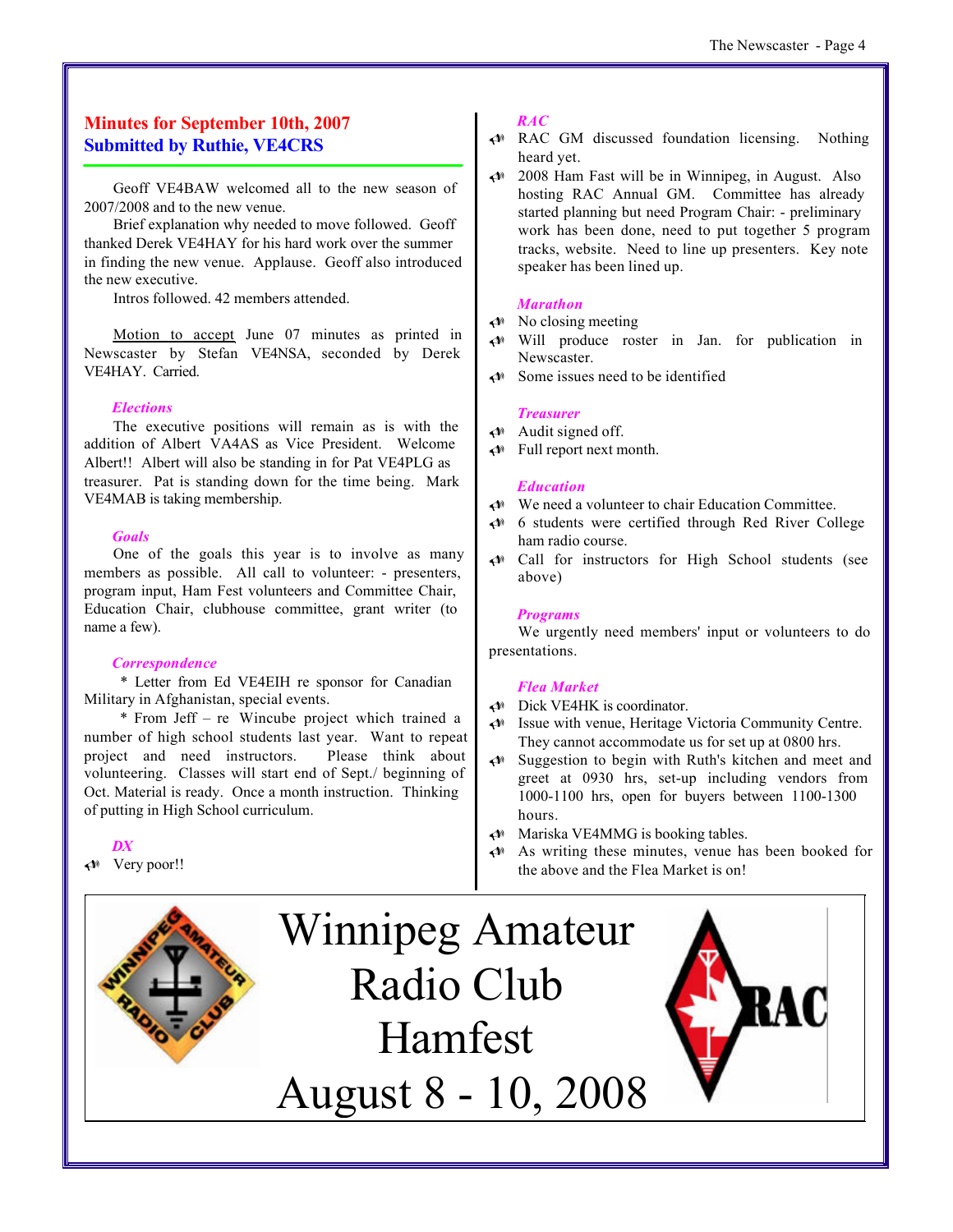#### *ARES*

- *U* 8 ARES members provided volunteer Amateur communications for Parkinson's SuperWalk at Bronx Park Community Club on Sept. 8.
- *U* 11 ARES members will be providing volunteer Amateur communications for the Terry Fox Run in Assiniboine Park on Sept. 14. This year all sites have been amalgamated at Assiniboine Park.
- *U* Manitoba Special Olympics "The Amazing Car Rally" requested Amateur support for their 8 hours event on Sept. 22. We could not accommodate them as this was a last minute call and they needed about 30 volunteer Amateurs. Have suggested that they make their request in late May/early June next year. Thanks to Derek VE4HAY for sending out the "help-wanted" email.
- *U* Upcoming ARES GM is Sept. 18 1900 hrs at Sir Wm Stephenson Library, 765 Keewatin St. Derek VE4HAY will be speaking about some RAC initiatives as well as next year's RAC hamfest in Winnipeg.

#### *Clubhouse*

Where do we go? – Pros and Cons: *Pros:*

place to train; club station/contesting; place for demonstrations/PR; independence; site for all activities including Flea Market; library; opportunity for more frequent club related activities; venue for exec. meetings; club/equipment storage; club equipment maintenance; potential increase for membership; webserver; hands-on projects; sharing with other amateur radio clubs; antenna friendly; repeater; ECC emergency centre;

#### *Cons:*

 - security; staffing; cost/insurance; proper location/size; long-term commitment by membership; parking; dis cipline administration;

#### *Straw-Pole:*

#### - Pursue!!

Need committee to put together a program and seek grants.

#### *Door prize winners:*

 - Betty VE4BTY, Jim VE4MT. The door prizes were 2 crests from the Space Station donated by Stefan VE4NSA.

#### *50/50 draw*

Was won by someone

#### *Presentation*

Thank you Stefan for an enlightening presentation about Space Camp and the contacts made with the Space Station, and the wonderful projects you are involved with. Stefan reiterated the importance of having a clubhouse, a venue to continue these amazing projects.

#### **Contest Calendar**

#### *October*

|             | 0100Z                               | Oct 2  |
|-------------|-------------------------------------|--------|
| CW          | 1400Z                               | Oct 2  |
|             | 0700Z                               | Oct 3  |
|             | 1900L                               | Oct 3  |
|             | 1700Z                               | Oct 4  |
| <b>CW</b>   | 0230Z                               | Oct 5  |
| <b>PSK</b>  | 0000Z                               | Oct 6  |
| CW          | 0230Z                               | Oct 6  |
| Phone       | 0800Z                               | Oct 6  |
| (80m)       | 1400Z                               | Oct 6  |
| (40m)       | 0900Z                               | Oct 7  |
|             | 1600Z                               | Oct 6  |
| <b>SSB</b>  | 1600Z                               | Oct 6  |
| CW          | 1600Z                               | Oct 6  |
| And         | 0600Z                               | Oct 7  |
| 6m          | 0600Z                               | Oct 7  |
|             | 0700Z                               | Oct 7  |
| <b>SSB</b>  | 1400Z                               | Oct 9  |
|             | 0001Z                               | Oct 10 |
| <b>CW</b>   | 0030Z                               | Oct 10 |
| <b>CW</b>   | 0230Z                               | Oct 12 |
| <b>RTTY</b> | 0000Z                               | Oct 13 |
| And         | 1600Z                               | Oct 13 |
| And         | 0800Z                               | Oct 14 |
|             | 0600L                               | Oct 13 |
| CW          | 0800Z                               | Oct 13 |
|             | 1600Z                               | Oct 13 |
| And         | 1300Z                               | Oct 14 |
| CW          | 1600Z                               | Oct 13 |
| CW          | 1700Z                               | Oct 13 |
| <b>RTTY</b> | 0000Z                               | Oct 14 |
| <b>SSB</b>  | 0600Z                               | Oct 14 |
|             | 1300Z                               | Oct 15 |
| <b>CW</b>   | 0230Z                               | Oct 19 |
| <b>RTTY</b> | 0000Z                               | Oct 20 |
|             | 1200Z                               | Oct 20 |
|             | 1500Z                               | Oct 20 |
| HELL        | 1500Z                               | Oct 20 |
|             | 1600Z                               | Oct 20 |
|             | 2300Z                               | Oct 20 |
|             | 0000Z                               | Oct 21 |
| 2m          | 0600Z                               | Oct 21 |
|             | 1700Z                               | Oct 21 |
|             | 0100Z                               | Oct 22 |
| CW          | 0230Z                               | Oct 26 |
| SSB         | 0000Z                               | Oct 27 |
|             | 0000Z                               | Oct 27 |
|             | 0001Z                               |        |
|             | NAQCC Straight Key/Bug Sprint<br>CW |        |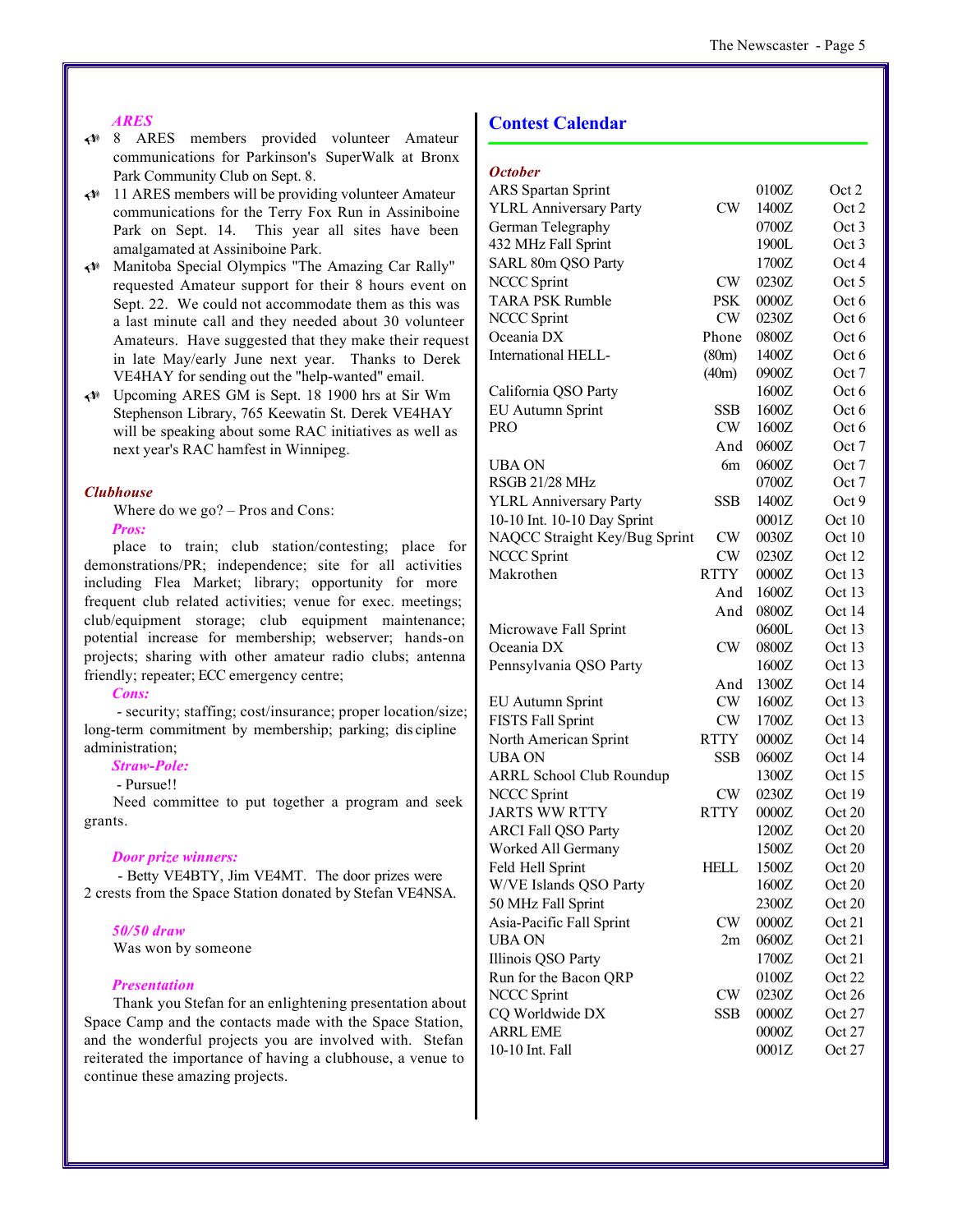#### *November*

| <b>IPARC</b>                   | CW          | 0600Z | Nov <sub>3</sub>  |
|--------------------------------|-------------|-------|-------------------|
|                                | And         | 1400Z | Nov $3$           |
| Ukrainian DX                   |             | 1200Z | Nov $3$           |
| <b>ARRL Sweepstakes</b>        | CW          | 2100Z | Nov <sub>3</sub>  |
| NA Collegiate ARC Championship | CW.         | 2100Z | Nov $3$           |
| <b>IPARC</b>                   | SSB.        | 0600Z | Now 4             |
|                                | And         | 1400Z | Nov <sub>4</sub>  |
| High Speed Club                | CW          | 0900Z | Now 4             |
|                                | And         | 1500Z | Now 4             |
| DARC 10-Meter                  | Digital     | 1100Z | Nov <sub>4</sub>  |
| <b>ARS</b> Spartan Sprint      |             | 0200Z | Nov $6$           |
| WAE DX                         | <b>RTTY</b> | 0000Z | Nov $10$          |
| <b>JIDX</b>                    | Phone       | 0700Z | Nov $10$          |
| OK/OM DX                       | <b>CW</b>   | 1200Z | Nov $10$          |
| Kentucky QSO Party             |             | 1400Z | Nov $10$          |
| CQ-WE                          |             | 1900Z | Nov $10$          |
| <b>SARL Field Day</b>          |             | 1000Z | Nov $17$          |
| LZ DX                          |             | 1200Z | Nov $17$          |
| Feld Hell Sprint               | Hell        | 1500Z | Nov $17$          |
| All Austrian 160-Meter         |             | 1600Z | Nov $17$          |
| <b>ARRL Sweepstakes</b>        | <b>SSB</b>  | 2100Z | Nov $17$          |
| RSGB 2nd 1.8 MHz               | CW          | 2100Z | Nov $17$          |
| NA Collegiate ARC Championship | SSB         | 2100Z | Nov 17            |
| EU PSK63 QSO Party             | SPK63       | 0000Z | Nov $18$          |
| Run for the Bacon QRP          |             | 0200Z | Nov $19$          |
| NAQCC Straight Key/Bug Sprint  | CW          | 0130Z | Nov <sub>22</sub> |
| CQ Worldwide DX                | CW          | 0000Z | Nov <sub>24</sub> |
| <b>ARRL EME</b>                |             | 0000Z | Nov <sub>24</sub> |
| <b>ARCI</b> Topband Sprint     |             | 0000Z | Nov $29$          |
| <b>ARRL 160-Meter</b>          |             | 2200Z | Nov $30$          |

#### **To Club (or Not to Club) By Derek, VE4HAY**

#### *Does WARC deserve a clubhouse? The membership says Yes*

Part of the outcome from the SWOT exercise a couple of months ago was the mention of a clubhouse for WARC. This is something I have been thinking about for a number of years now.

#### *The committee*

At the last general meeting a straw pole (after we listed some Pro's & Con's - see minutes elsewhere in the newscaster) to the idea led to a conclusion that we should pursue the idea. As such we are now forming a committee on how, when, where, who etc.. on acquiring the club house. This committee should be made up of the membership, not just the executive. So I am asking for anyone to come forward to sit on this committee. One executive member

will chair the committee, the members on the committee will set the direction of the committee.

#### *Reprinted from the previous article*

A clubhouse can be a place where members can go anytime they want to have access to club equipment, operate Radios, participate in contests, socialize, chat, meet, attend a special interest group meetings, get educated or informed etc... A clubhouse may bring more members out of the woodwork, may bring more members into the club. A clubhouse could make use of the equipment that the group owns, as compared to putting it away in a locked box and letting it see the sunshine only once per year at field day. A clubhouse can be instantly transformed to provide local and world-wide back-up communications with the amateur radio operators in the event of a disaster or emergency. A clubhouse can be a place for holding weekly classes, or for a place to accommodate volunteer examiner within the membership for those who are seeking an amateur radio license. A clubhouse can be a place to seek answers to your questions in a relaxed and informal atmosphere. Also, to ask advise about any equipment problems that you may have, or just to play with the Club radios A clubhouse can be all this and more. It is only limited by the will of the members. A clubhouse can be the benefactor of donations from Silent Keys who want their valuable equipment to be used for time to come.

WARC currently owns a HF radio, a VHF radio, a tri-band beam, a tower, many meters of transmission cable, TNC, keyer and other pieces. But did you know this? Have you ever used this equipment that you as a member partially own. Usually this equipment is brought out for one function a year, the annual Field Day event. But, maybe you are not interested in field day, so this is why you have never seen the equipment. The club must also now go out an procure a second HF radio with an auto-tuner, as was passed in the motion at the March meeting. Once this radio is acquired. Where will it be used. A clubhouse would allow such a radio to get it's most use.

We asked the question should WARC have a club house? Now we need to work on

How would it work.

How much would it cost.

How would it be run?

Where would it be.

We asked yourselves, should WARC have a club house?

A simple question - got simple answers yes.

*Now we need to make sure we are correct on this.*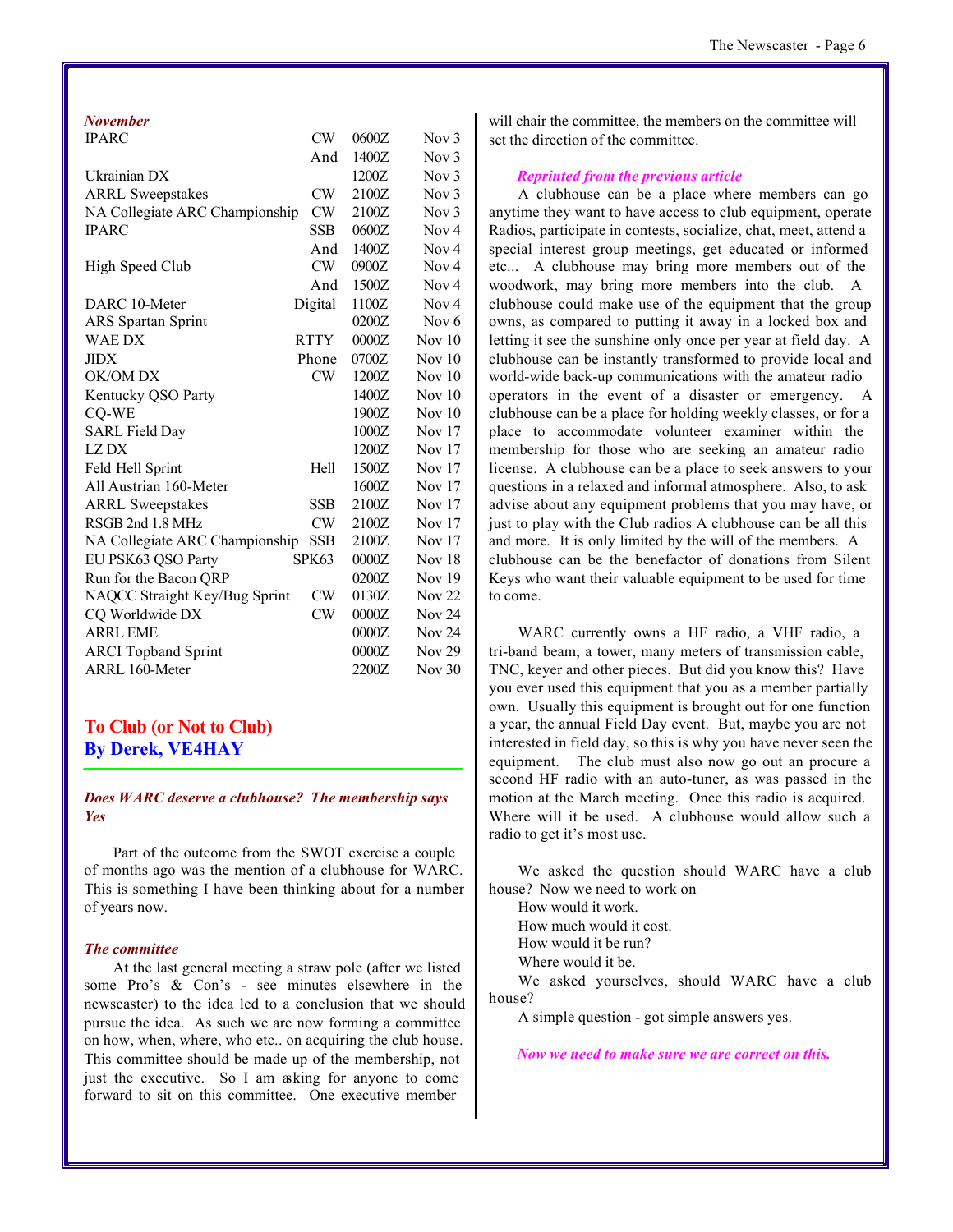#### **News from the Net**

#### *RADIO THEFT: GROUND SYSTEM TAKEN FROM CALIFORNIA STATION*

The copper wire thefts at radio facilities continue. Broadcast engineer Bill Ruck, writing in the CGC Communicator writes that he recently received a call about transmitter problems at KDYA A.M. KDYA operates on 1190 kHz in Vallejo, California. Ruck says that when he arrived the transmitter looked okay but was seeing high reflected power. So he walked out to the tower to look for problems there. What he found was the entire the ground system was gone. The copper wire used for it had been stolen. Ruck says that he is now in the process of replacing it using barbed wire. *-- WIA*

#### *NATO Report on BPL Interference*

The following story come from Ed Hare W1RFI: NATO (North Atlantic Treaty Organization) has issued a report of the expected effects that widespread BPL (a.k.a. PLC or PLT) application would have on the HF spectrum. Particular emphasis is placed on ambient noise in "quite rural" zones and the "Absolute Protection Requirement". The calculations assume ubiquitous installation of BPL. The report concludes: "a) High probability that PLT would cause increased noise levels at sensitive receiver sites given the projected market penetration; and b) The percentages are highly influenced by assumptions on transmitter EIRP, PLT market penetration, and duty cycle." The report's title is "HF Interference, Procedures and Tools" *-- WIA*

Http://reast.asn.au/vk7bplwatch\_links.php#ScientificBP LStudies

http://groups.yahoo.com/group/BPLandHamRadio/

Trevor Baylis' hand-crank radio made him the toast of Africa, and now he wants to unleash pedestrian power. Its an electric shoe capable of charging batteries by pedestrian power alone, this for cell phones, two-way pagers, MP3 players, or just about any other low-power portable gizmo. Baylis's spiel: Put away those plugs, chuck those re-chargers and cords - 'cause juicing up will soon be as easy as a walk in the park. The heel insert is fashioned from piezoelectric crystal, and this when bent, squeezed, or struck, produces a high voltage at a very low current - rather like the static electricity created by rubbing fur on a balloon. Trevor went on to explain "We then put that charge back through a little electronic circuit, which sorts it out before squirting it into the battery of the mobile phone - or "can't live without" electronic device. -*-WIA*

#### *Short Range Devices (SRDs) on 10 Ghz*

ComReg is proposing to open the segment 10.4 to 10.42 GHz to licence-exempt Short Range Devices or SRDs.

These will be mainly for movement detection in the context of traffic control and will have a power level of 500 milliwatts. There is an experimenter secondary allocation at 10.0 to 10.5 GHz. The EU notification procedure and the standstill period for observations means that a final position on this will not be adopted until early October at the soonest. The relevant document is ComReg 07/37 and is available on the ComReg website at www.comreg.ie. Any experimenter having concerns about this proposal can write to Jim Connolly at ComReg.*-- IRTS*

#### *3 APRS satellites operational*

The ARISS system aboard the International Space Station has frequently enabled its packet digipeater for APRS on 145.825 using the path of "VIA ARISS". Additionally, by mid-September PCSAT-1 should enter a FULL SUN OPERATING PERIOD. This may present a period of a few weeks when we will have THREE APRS satellites flying in constellation: ISS, PCSAT-1, and ANDE, all operating 145.825 MHz. This will assure over 18 passes per day. And since they all respond to the same path "VIA ARISS" then which satellite is in view is transparent to the user. Two-hop paths via ARISS,ARISS might also be possible. *-- AMSAT*

#### *SECOND ANNUAL ARRL ON-LINE AUCTION!*

The Second Annual ARRL On-Line Auction kicks off October 24, running until November 2 on the ARRL Web site <http://www.arrl.org/auction>. This is your chance to pick up one-of-a-kind Amateur Radio items. To see what the Auction will offer this year, be sure to check out the Auction preview that begins October 17. Last year, the Auction attracted more than 4300 bidders from 36 countries. *-- ARRL*

#### *ARRL DAKOTA DIV. VICE DIRECTOR RESIGN*

Dakota Division Vice Director Twila Greenheck, N0JPH, announced her resignation effective Monday, October 1, due to family responsibilities; her term expires in 2008. She plans to continue serving the League as an ARRL Education Advisor and consultant to the Board of Directors' ad hoc Scouting Committee. *-- ARRL*

### *What have you done to "promote amateur radio this week"*

That line we credit to an old News stalwart, Peter Parker with using in his old VK1 and VK3 casts many years ago and it still stands true *- -WIA*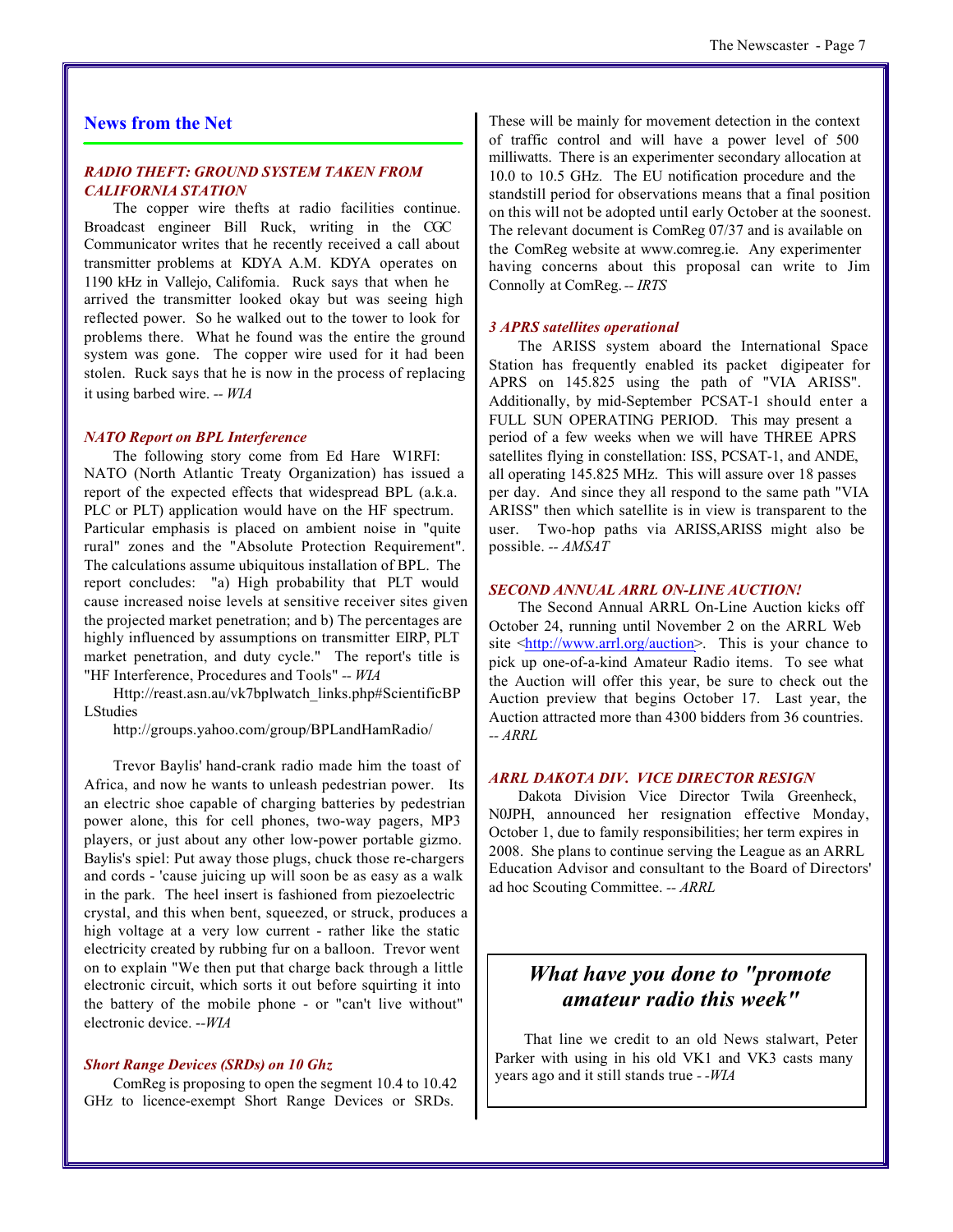#### **Jamboree on the Air - 50TH Anniversary**

The 50th anniversary of Scouting's Jamboree on the Air is scheduled for 20 and 21 October. JOTA is the largest official scouting event in the world, with an expected 500,000 participants. Open to both boy and girl Scouts, it is one of the few joint events between the two organizations, and one which attracts international sponsorship

This years JOTA will have a theme; in 50 hours we will travel around the globe. Fifty hours? Yes, 50 hours, not just 48. This golden-jubilee JOTA is 2 hours longer: the 50th JOTA will run from 19 October 22:00 h local time to 21 October 24:00 h local time.

http://home.tiscali.nl/worldscout/Jota/jota.htm

#### **QTX~ By Derek, VE4HAY**



Did you know: **a** In Manitoba there are 1840+

- callsigns issued (68 VA calls the rest VE), Only 161 are members of RAC or 8.75%. Not a very good representation of our hobby.
- $\vec{a}$  Ofcom the United Kingdom's equivalent of our Industry Canada recently announced that over 200 new Foundation, Intermediate and Advanced licences were issued during August. New licensees are the lifeblood of our hobby and the RSGB is to be congratulated on their exam successes.
- $\overrightarrow{a}$  Looking for a way to save on "AA " batteries, check this web site. Http://www.metacafe.com/w/824477
- *ª* Daniel Lamoureux VE2KA re-elected as IARU Area A Director (Canada and Bermuda).
- *i* In October it will be 50 years ago that the first satellite, Sputnik 1, was launched by Russia.

### *What have you done to "promote amateur radio this week"*



**Help Wanted** - People to sit on the WARC Clubhouse committee. If you are interested, please contact any executive member

\*\*\*\*\*\*\*\*\*\*\*\*\*\*\*\*\*\*\*\*\*\*\*\*\*\*\*\*\*

**Help Wanted**- The Manitoba Repeater Society is looking for someone to fill a vacant seat on their executive. Interested in repeaters, have any type of technical background, then contact VE4HK

**Help Wanted -** The Winnipeg Amateur Radio Club is looking to fill two vacant executive positions. Are you interested in Amateur Radio in Winnipeg. Then we need you to sit on the executive. Please contact club president, VE4BAW

**Help Wanted -** we need an active, intelligent, personable leader to follow in the footsteps of Dave and Kent and provide leadership on the training new hams. Potentially we need to support the Win-Cube project which trains high school students and additionally and potentially a second class at Red River Princess Campus. It would be a shame to loose momentum on these exciting projects. You know who you are … you leader you. Step forward and lead .. clearly there are many who will follow.

**Help Wanted -** Be a stalwart member of a leadership team determined to train new hams. Be a teacher, a ham professor, a raconteur of the amateur radio persuasion … last year 11 people identified themselves as persons who would give of themselves and stepped forward to help turn young minds into hams. Let us see if we can expand that number!

Is it not time you gave back to amateur radio for everything it has given you. One of these positions must fit your life. Come one step forward......

WWWWWWW



Are You A Member ?